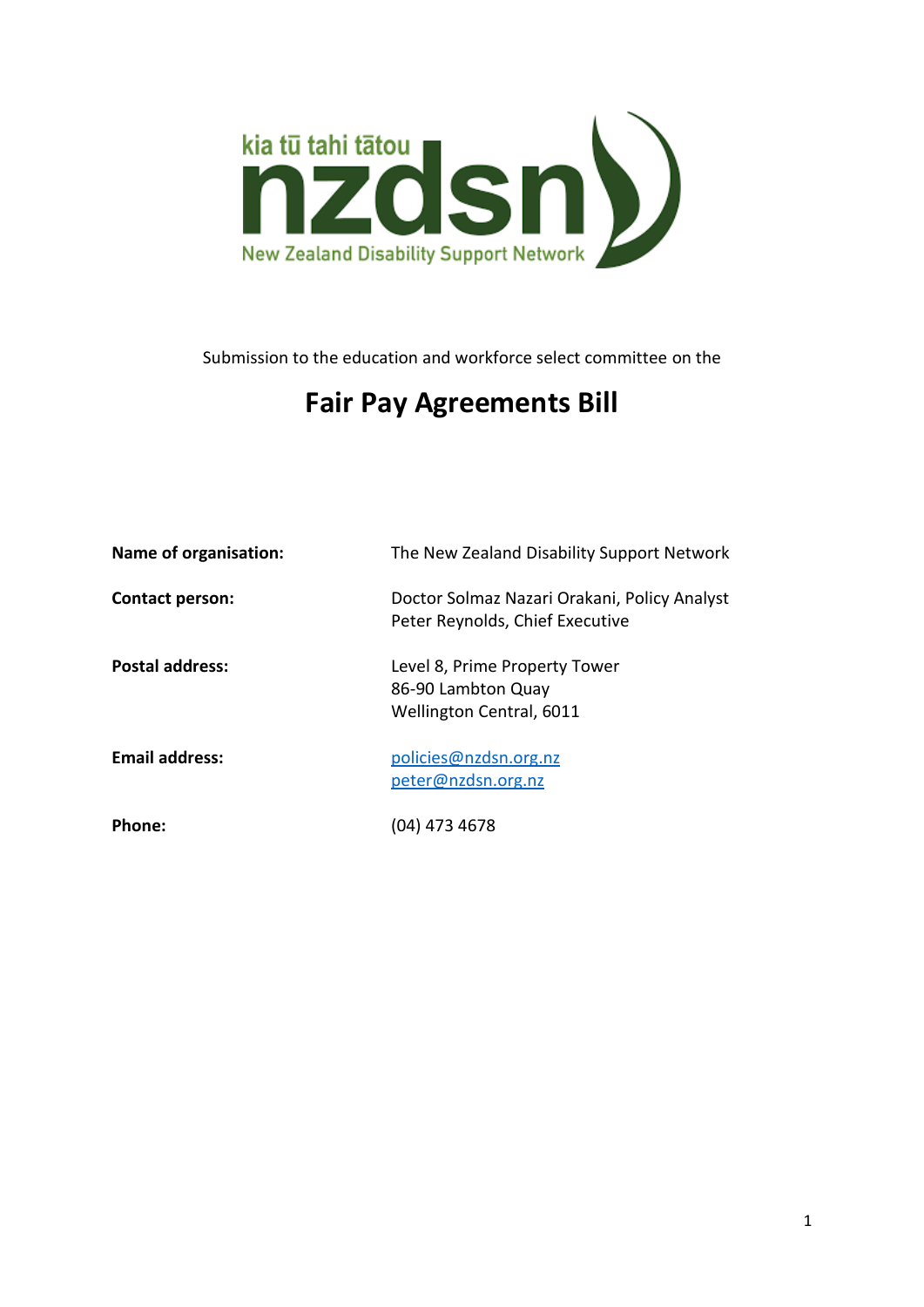Thank you for the opportunity to make a submission on the Fair Pay Agreements (FPA) Bill. The New Zealand Disability Support Network (NZDSN) supports the objective of the Bill to ensure better and more desirable pay and work conditions for all employees. However, we believe Fair Pay Agreements are not desirable in the Disability Support sector. And hence, the New Zealand Disability Support Network opposes the Fair Pay Agreements Bill. This submission will start with an introduction about the New Zealand Disability Support Network (NZDSN) and the Disability Support Sector before explaining our reasoning for opposing the Fair Pay Agreements Bill.

## **About NZDSN**

NZDSN is the national peak body that represents over 160 organisations that provide support services to disabled people, mainly through contracts with government. As a membershipbased organisation, we lead and influence changes required to support an inclusive life for disabled people in Aotearoa New Zealand. We represent the Disability Support providers in discussions with various government Ministries and Agencies. We also represent/advocate for Disability Support providers in pay equity negotiations and other relevant issues. Due to our close connection with our members, we have a unique understanding of the potential impacts of Fair Pay Agreements on the Disability Support Sector.

#### **Disability Support Sector**

The Disability Support Sector is large and complex, with services delivered through a broad network of organisations<sup>1</sup>. The size of the workforce in organisations is extremely varied. There are a handful of large organisations that employ over two thirds of disability support workforce, and there are many small organisations that employ a small number of the workforce (less than 8%)<sup>2</sup>. The Disability Support Sector has a very high staff turnover rate  $(35%)<sup>3</sup>$  with the highest turnover rates among support workers, people in personal planning roles, and registered and allied health professionals. In addition, more than half of the disability workforce is employed part-time, so, the workforce is quite likely to move to other jobs with higher wages.

<sup>&</sup>lt;sup>1</sup> The New Zealand Health and Disability System: Handbook of Organisations and Responsibilities. (2017). [https://www.beehive.govt.nz/sites/default/files/2017-12/Health%20-](https://www.beehive.govt.nz/sites/default/files/2017-12/Health%20-%20Organisations%20and%20Responsibilities_0.pdf) [%20Organisations%20and%20Responsibilities\\_0.pdf](https://www.beehive.govt.nz/sites/default/files/2017-12/Health%20-%20Organisations%20and%20Responsibilities_0.pdf)

<sup>&</sup>lt;sup>2</sup> Te Pou o te Whakaaro Nui & New Zealand Disability Support Network. (2016). The New Zealand disability support workforce: 2015 survey of NZDSN member organisations – A summary report. Auckland: Te Pou o te Whakaaro Nui. <https://nzdsn.org.nz/wp-content/uploads/2021/05/Workforce-Survey-Summary-Report.pdf> <sup>3</sup> Developing a workforce to support disabled people and they whānau. (2018) [https://nzdsn.org.nz/wp](https://nzdsn.org.nz/wp-content/uploads/2021/05/Workforce-Report-FINAL-PDF_Careerforce.pdf)[content/uploads/2021/05/Workforce-Report-FINAL-PDF\\_Careerforce.pdf](https://nzdsn.org.nz/wp-content/uploads/2021/05/Workforce-Report-FINAL-PDF_Careerforce.pdf)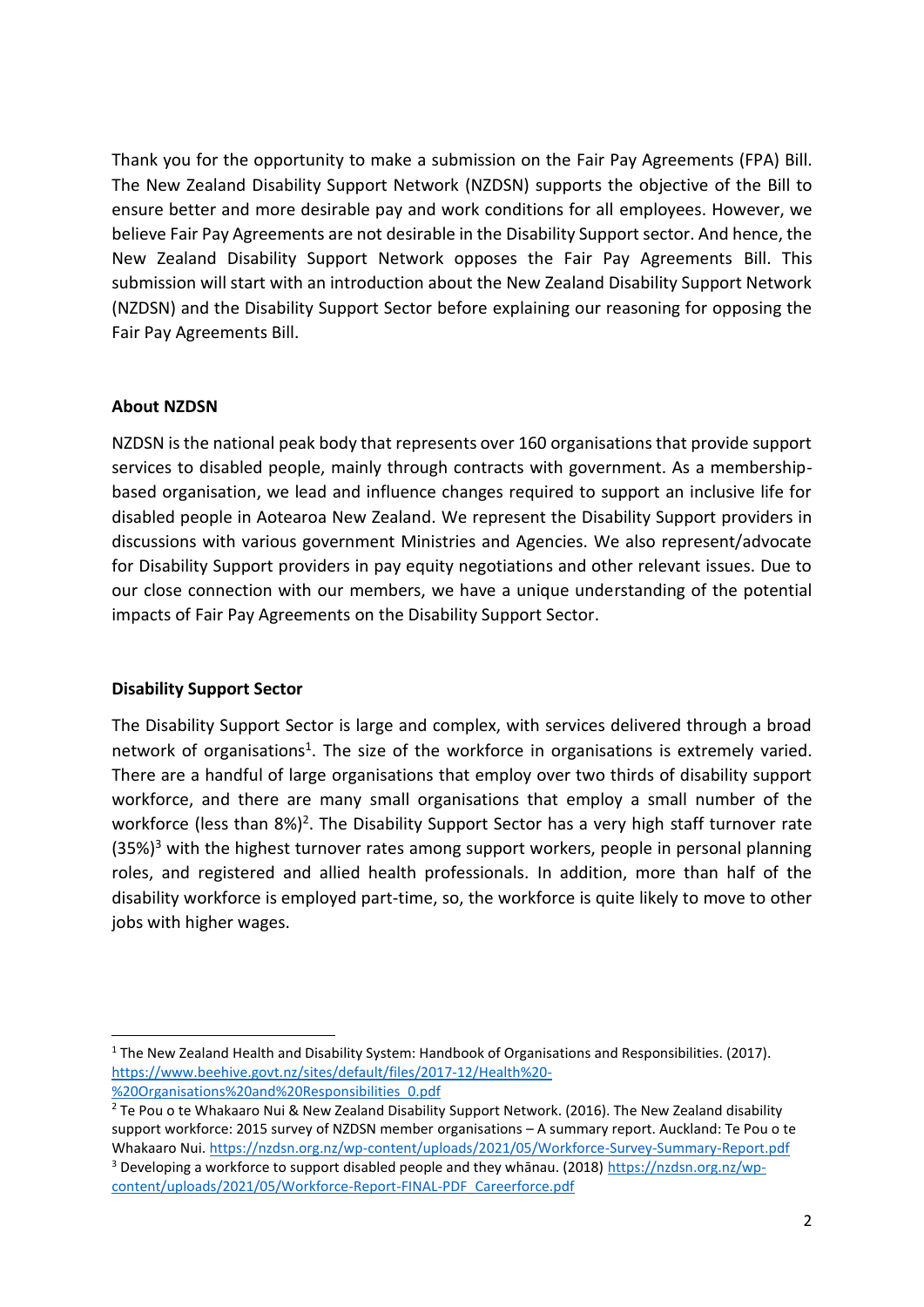## **NZDSN's position on the Fair Pay Agreements Bill**

There is no doubt about potential benefits of the proposed Bill for the disability workforce. NZDSN supports the objective of the Bill to lift the wages of low-wage support workers through negotiating with employers. We also believe a national standard for the disability sector workforce will ensure better and more desirable Pay and work conditions for all employees. Improved work condition is something that NZDSN and service providers have been committed to implement. We also see potential in the proposed Bill to address the lag of wage growth behind increases in labour productivity that can potentiality incentivise businesses to invest in training and innovation.

On the other hand, we have concerns about the proposed Bill and its impact. FPAs takes away the choice and flexibility from employees and employers to negotiate pay and work conditions as individual work agreements must comply with the minimum standards for a sector set by FPAs. In doing so, compulsory FPAs incorrectly assume that all aspects of an industry or a sector are the same. Furthermore, FPAs will drive the cost of labour up, and force businesses to recover that cost somewhere else, realistically in the price of the products or services they provide, if they have that option. As wages increase, small and medium businesses with low margins that cannot absorb the cost of further increase in minimum entitlements may be driven out of business. Therefore, FPAs will result in an increase in prices to the end consumer, and a reduction in the number of small and medium businesses able to sustain the ever-growing regulation and increasing cost of doing business.

There is also concern that the proposed Bill gives unreasonable law-making power to the Employment Relations Authority in fixing the terms of a proposed FPA, which will then apply to all New Zealand employers and employees who fall within the defined coverage. So far, setting of minimum standards for an entire sector or industry has been a legislative matter for the Parliament and relevant statutory delegations.

## **The impact of the Fair Pay Agreements Bill on the Disability Support Sector**

The FPA Bill will potentially have a significant impact on Disability Support Sector for a number of reasons. First, there is pay disparity between disability support workers and the workforce in similar roles in District Health Boards such as healthcare assistants and hospital aides (the difference was 18% in 2015)<sup>4</sup>. Therefore, if the FPT Bill goes ahead, the disability support workers will most likely be amongst the first groups of workers for whom unions present a fair pay case.

Second, the process to lodge a fair pay case based on the Fair Pay Agreement Bill is much faster and easier than any pay equity claim process. Hence, if the FPT Bill goes ahead, the disability support workers will most likely be amongst the first groups of workers for whom unions present a fair pay case.

<sup>4</sup> Ibid.